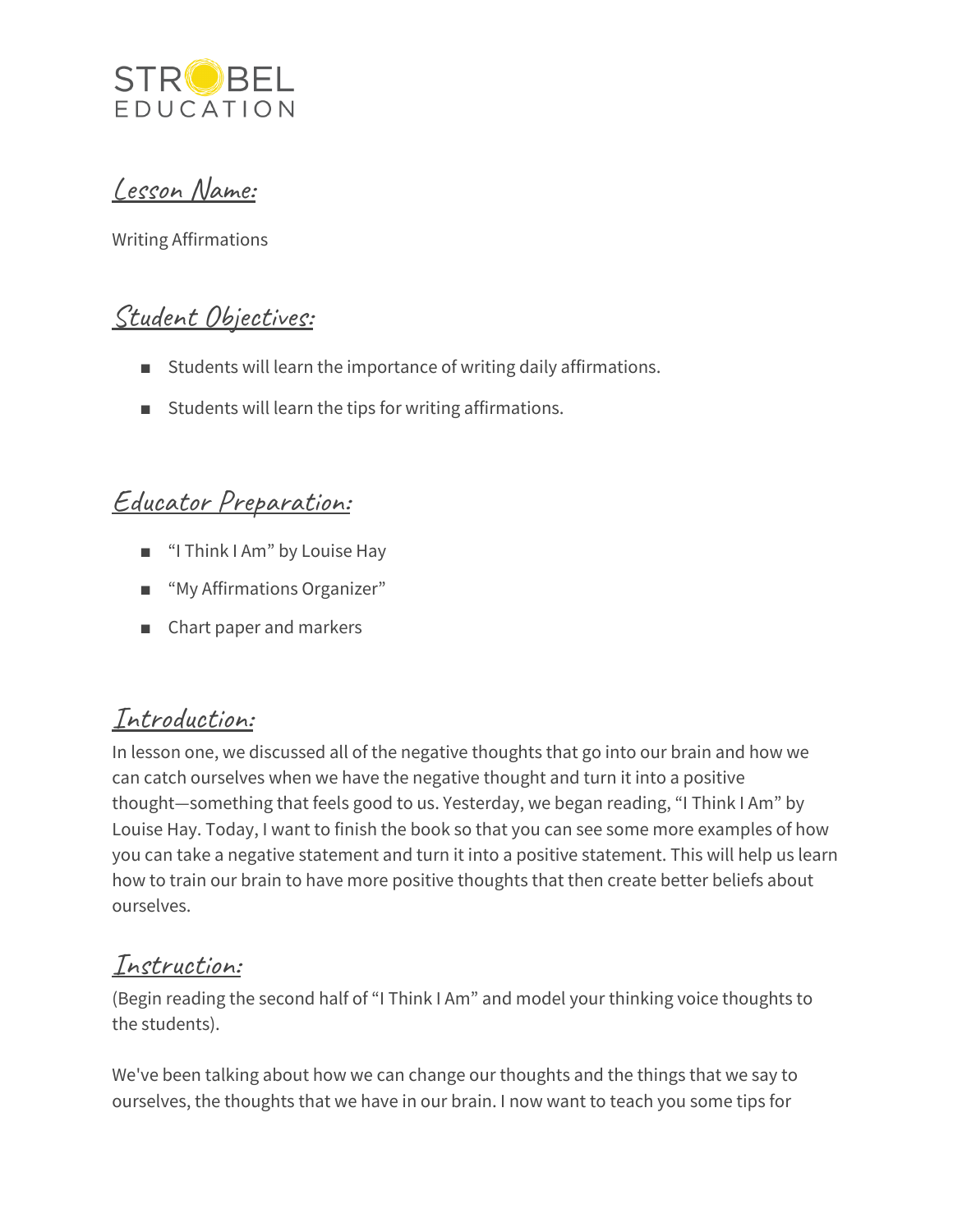

writing your affirmations. Let's think back to some of the adjectives you used to describe yourself. You may have come up with some negative adjectives and then changed them into positive ones. For example, some adjectives describe me as positive. I am happy a lot of the time. I am also really courageous.I know how to do hard things. I also am really good at exercise. And I'm kind to others. (Write these adjectives on chart paper so students can see them). What are five adjectives that describe you? You might look back at your "Changing Negative Thoughts" exercise from yesterday for additional help.

## Interaction:

We are going to take some of those previous statements and rewrite them into affirmations. Here are some tips for writing affirmations.

#### **Tip #1. Start with "I am or I can".**

For example, you might say, "I am brave", maybe brave is an adjective that describes you. Or maybe you say, "I can be brave". Either one of those would work. What if you are funny? Then you could say, "I am funny." What if you are creative? Then you could write, "I am creative."

#### **Tip #2. Make it positive.**

We don't want to say, "I am not going to be messy anymore." That's kind of negative. We don't really like the word "not" in an affirmation statement. We want to say something positive. So instead of saying, "I'm not messy anymore", we might say, "I am becoming more organized", or "I am learning to have a clean room".

#### **Tip #3: Pretend it is already coming true.**

When you write your affirmations, I want you to write them every single day. Maybe you do it every morning when you wake up. Or maybe you do it every night at the supper table, or maybe you write them before you go to bed. But what's really important is for you to actually write them down every single day in a journal. Let me show you:

Let's pretend that your positive adjectives are brave, funny, caring, and beautiful. Now I'm going to take these adjectives and show you how to write them as positive affirmations.

Open your notebook page up and write the date, "April 15, 2020".

1. Brave: Remember we want to start out with that "I am" or "I can". "I am brave." It starts with "I am and it's positive".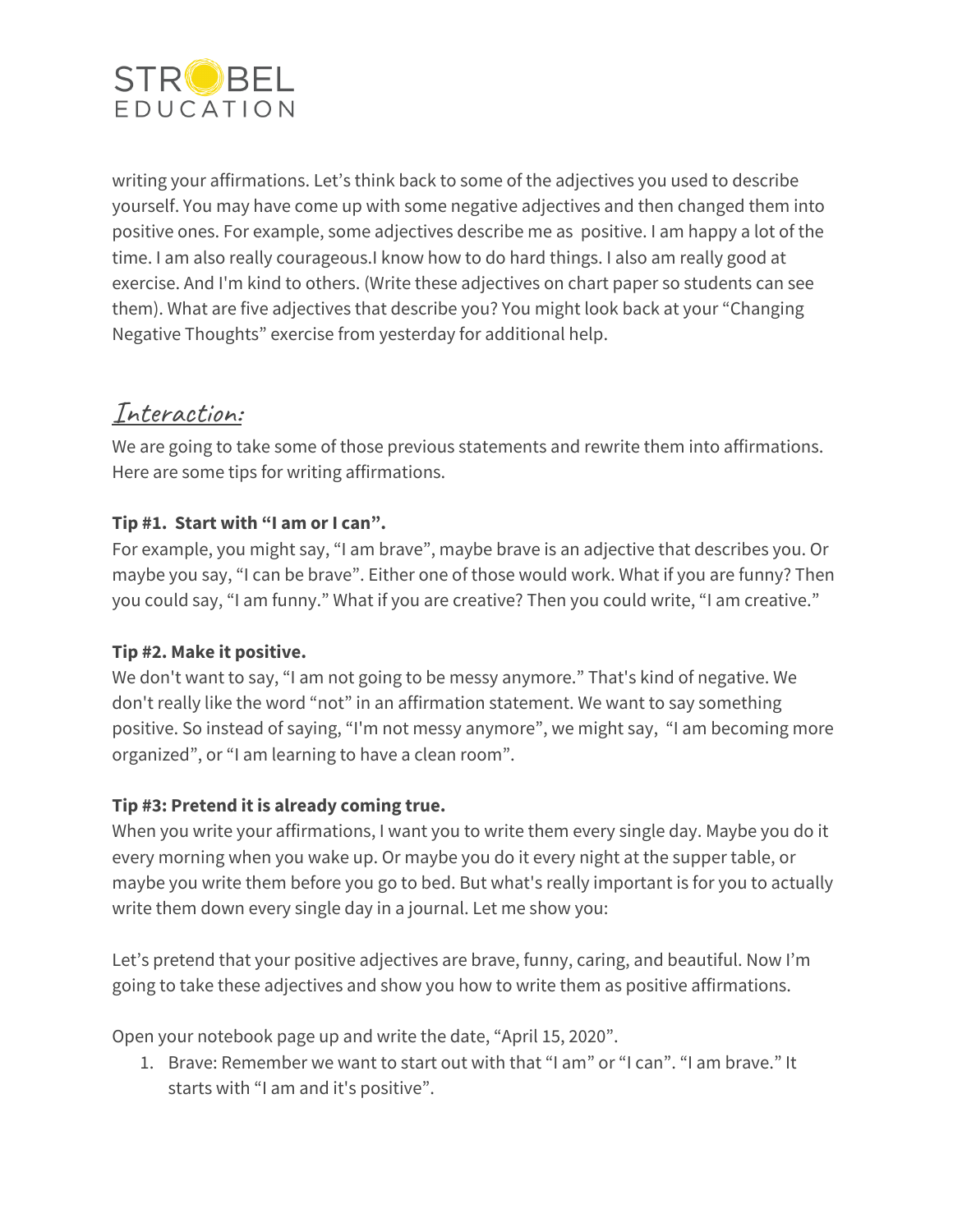

(Keep modeling this for each of the adjectives and show students how you write them using the Tips for Writing Affirmations.)

Writing Affirmations 1. Start with " $\frac{1}{12}$  am..." or<br>2. Make it positive."<br>Don't use negative words<br>such as "no" or "not". Kind Funny<br>beautiful Such as the coming true as<br>3. Pretend it is already coming true as You write it. **My Notchcok** am thankful 10 Affirmations **Unny** a loving I am happy am a carino  $\mathcal{I}$  am beautiful

We want to write these statements every single day. The more you write them, the more your brain starts to believe them. And the more that your brain starts to believe these positive statements about you, then the better you feel, and the more likely it is that these kinds of things are going to come true. You're going to begin to act in braver ways in your life, because you tell it to your brain over, and over, and over and then all of a sudden, your brain starts to believe it and your brain starts to show you how very brave you are—which makes you even more brave.

# Closure:

Today we have been discussing the power of affirmations. Affirmations are simply statements that we write almost every single day that are positive, feel-good statements that represent how we want to be and go about in our world. And when you can do that, it makes you feel really good and happy inside.